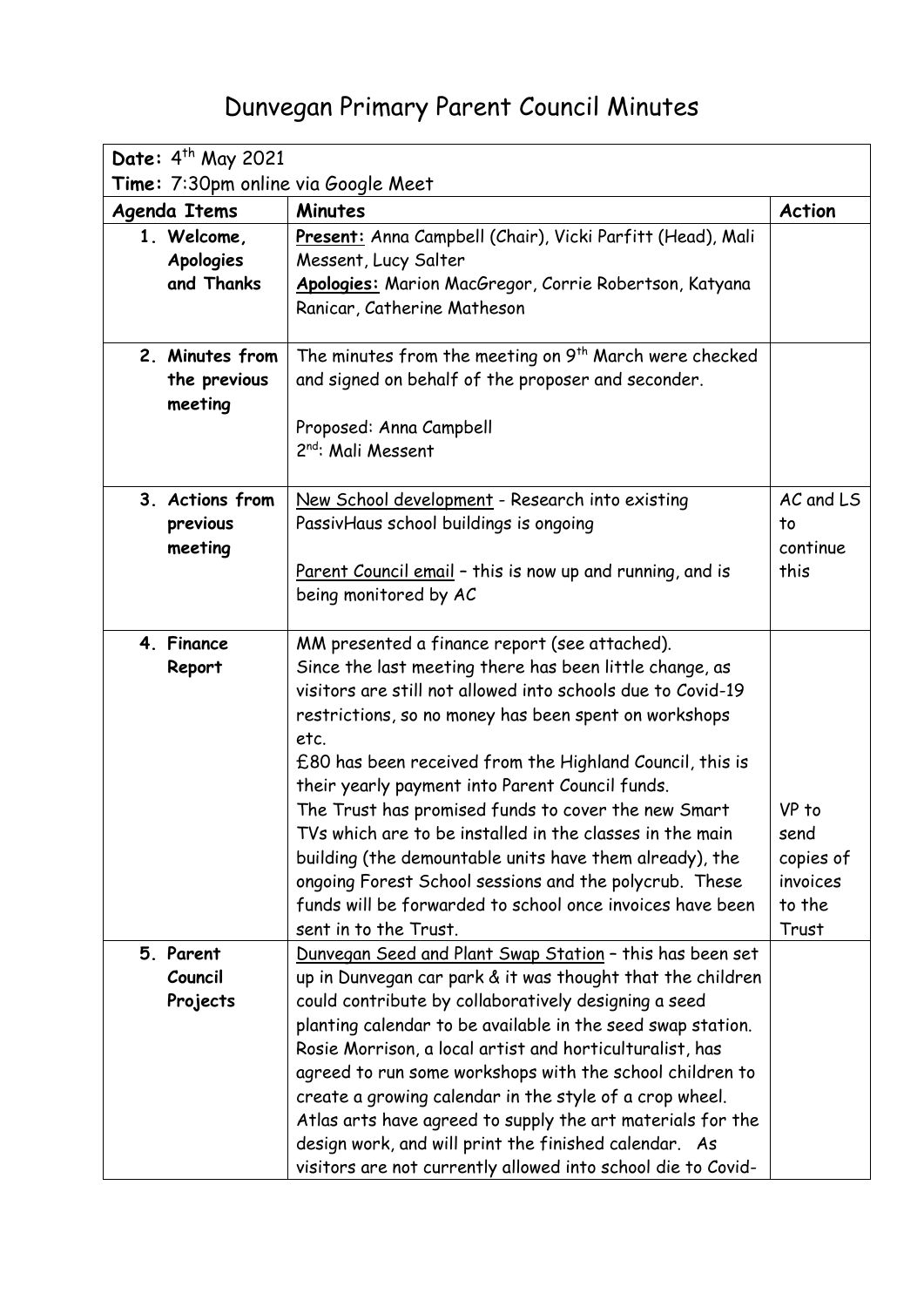|           | 19 regulations, it was hoped that this could go ahead in                                        |                  |
|-----------|-------------------------------------------------------------------------------------------------|------------------|
|           | the new school year (August). MM has volunteered to                                             |                  |
|           | assist with these sessions too.                                                                 |                  |
|           | Outdoor shelters - builders who have informally assessed                                        |                  |
|           | the outdoor shelters have recommended that they be                                              | LS to            |
|           | renovated rather than go to the cost and effort of                                              | draw up          |
|           | demolishing them and rebuilding. This may be possible                                           | list of          |
|           | with a team of parent volunteers and some donated                                               | materials        |
|           | materials. LS agreed to assess what would be needed and                                         | needed           |
|           | to work on redesigning the shelter interior with the                                            | for              |
|           | Forest School groups.                                                                           | renovation       |
|           | Polycrub - a parent team will be needed to help erect the                                       |                  |
|           | polycrub when it arrives - this will involve digging out                                        |                  |
|           | holes for the poles to be cemented into and clearing the                                        |                  |
|           | site where it will be situated. It is hoped that the new                                        |                  |
|           | school development will not affect the area where the                                           |                  |
|           | polycrub will be sited.                                                                         |                  |
|           | New School Development - following the publishing of the                                        |                  |
|           | plans for the new school in Dunvegan and a meeting with                                         | AC <sub>to</sub> |
|           | Highland Council representatives on 26 <sup>th</sup> April, the PC has                          | draft a          |
|           | been encouraged to send letters of support for the new                                          | letter           |
|           | school plans to the Council. PC members thought that                                            | from the         |
|           | letters sent should offer thanks for the replacement                                            | PC               |
|           | demountable units, but also highlight the ongoing problems                                      |                  |
|           | with the main school building and push for a complete new                                       |                  |
|           | build to be completed asap rather than a phased approach.                                       |                  |
|           | The addition of new houses as part of the plan has been                                         |                  |
|           | welcomed, but should not be allowed to hold up the start                                        |                  |
|           | of the work on the school development itself. The PC                                            |                  |
|           | need to encourage all parents to write to the HC in<br>support of the plans for the new school. |                  |
|           |                                                                                                 |                  |
| 6. Head   | School improvement plan - VP noted that this is usually                                         |                  |
| Teacher's | completed by mid-June, but the format hasn't yet been                                           |                  |
| Update    | sent through from the Council. This may be delayed due                                          |                  |
|           | to the schools being closed in lockdown. VP thought that                                        |                  |
|           | possible areas for development could include an increased                                       |                  |
|           | play pedagogy throughout Early and First Levels in the                                          |                  |
|           | Nursery and School, and the uptake of digital profiling for                                     |                  |
|           | all children to increase the communication of learning                                          |                  |
|           | goals and achievements between parents, teachers and                                            |                  |
|           | children.                                                                                       |                  |
|           | P7 Activities - the P7 trip to Raasay was held virtually                                        |                  |
|           | online again this year, providing an opportunity for the                                        |                  |
|           | children to meet other P7s across Skye and take part in a                                       |                  |
|           | week of fun challenges. The school hopes to be able to                                          |                  |